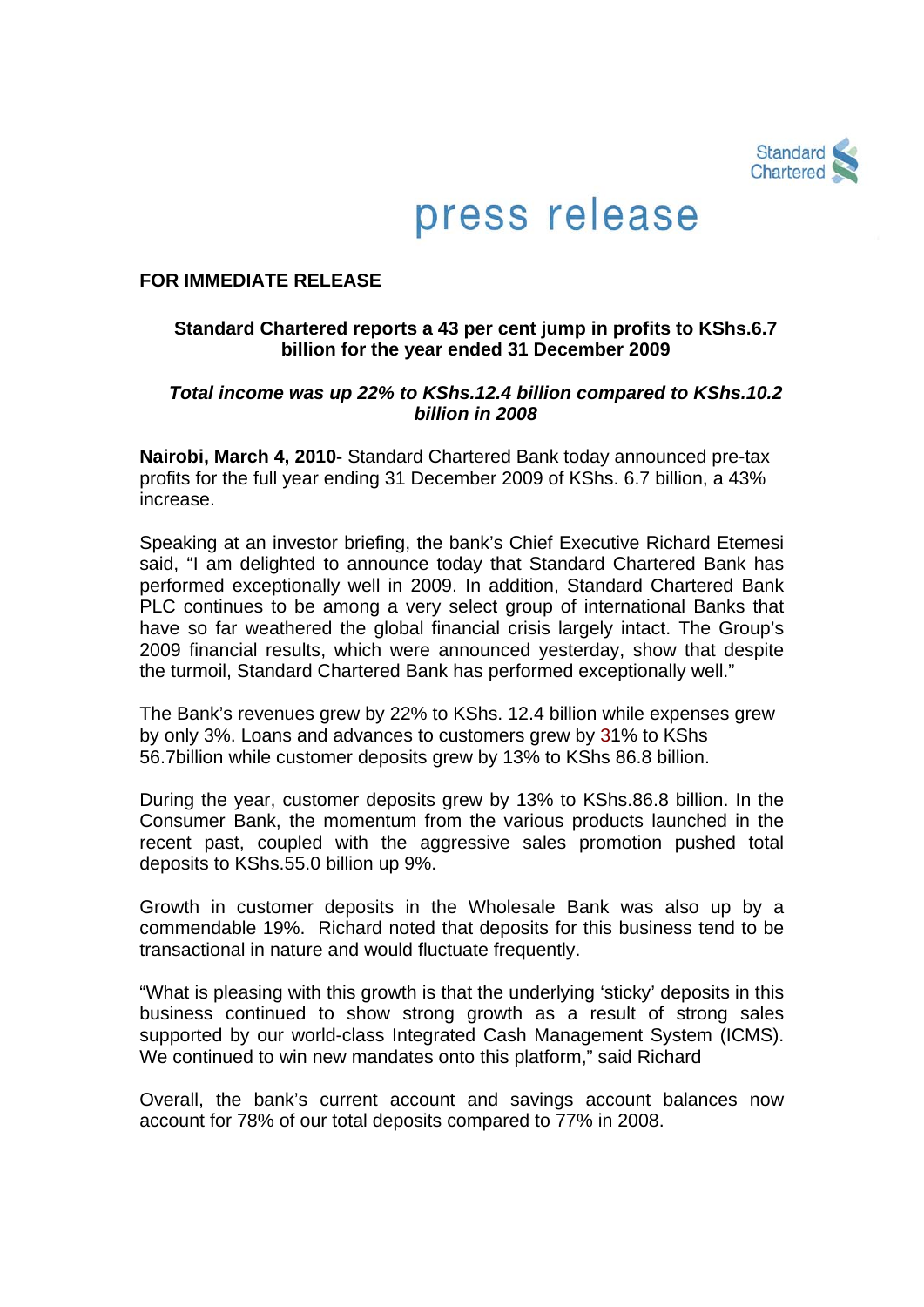The bank's non-performing loans portfolio remains the lowest in the market. "In the last six months, our total non-performing loans fell to KShs.1.5 billion and remain among the lowest in the market. This translates to 2.5% of gross total loans compared to 3.9% in 2008, a reflection of our prudent and proactive risk management capability," said Etemesi.

In 2009, the bank invested heavily in technology anticipating that it would be the main driver for business growth in the banking sector for the future. The Bank made substantial investments in systems infrastructure and introduced technology-based products and services. It also standardised the technology platforms to become more nimble and able to anticipate and respond to the changing business environment.

"Our investment in new technology has enabled us to serve new customer segments and widen our customer reach," said Etemesi.

Etemesi attributes the good performance to the bank's strategy of building a long-term, sustainable business.

"We have a very clear strategy that is working well and has huge potential. In addition, we continue to focus relentlessly on the basics of banking, liquidity and capital management, credit risk management, cost control, efficiency and customer service," said Etemesi.

On the future outlook, Etemesi noted that the economic recovery will be slow and subject to uncertainty. However, he affirmed that Standard Chartered had entered 2010 from a position of strength with all the investments made in 2009 making it 'fit-for-growth'.

"At Standard Chartered, although we are confident about the future, we remain mindful of the current economic environment. We will not be complacent, but continue to look for opportunities and will look to take advantage of these to build and grow our business," he said.

The Bank recommended a dividend of KShs. 12.00 per ordinary share which is 20% above that declared in 2008.